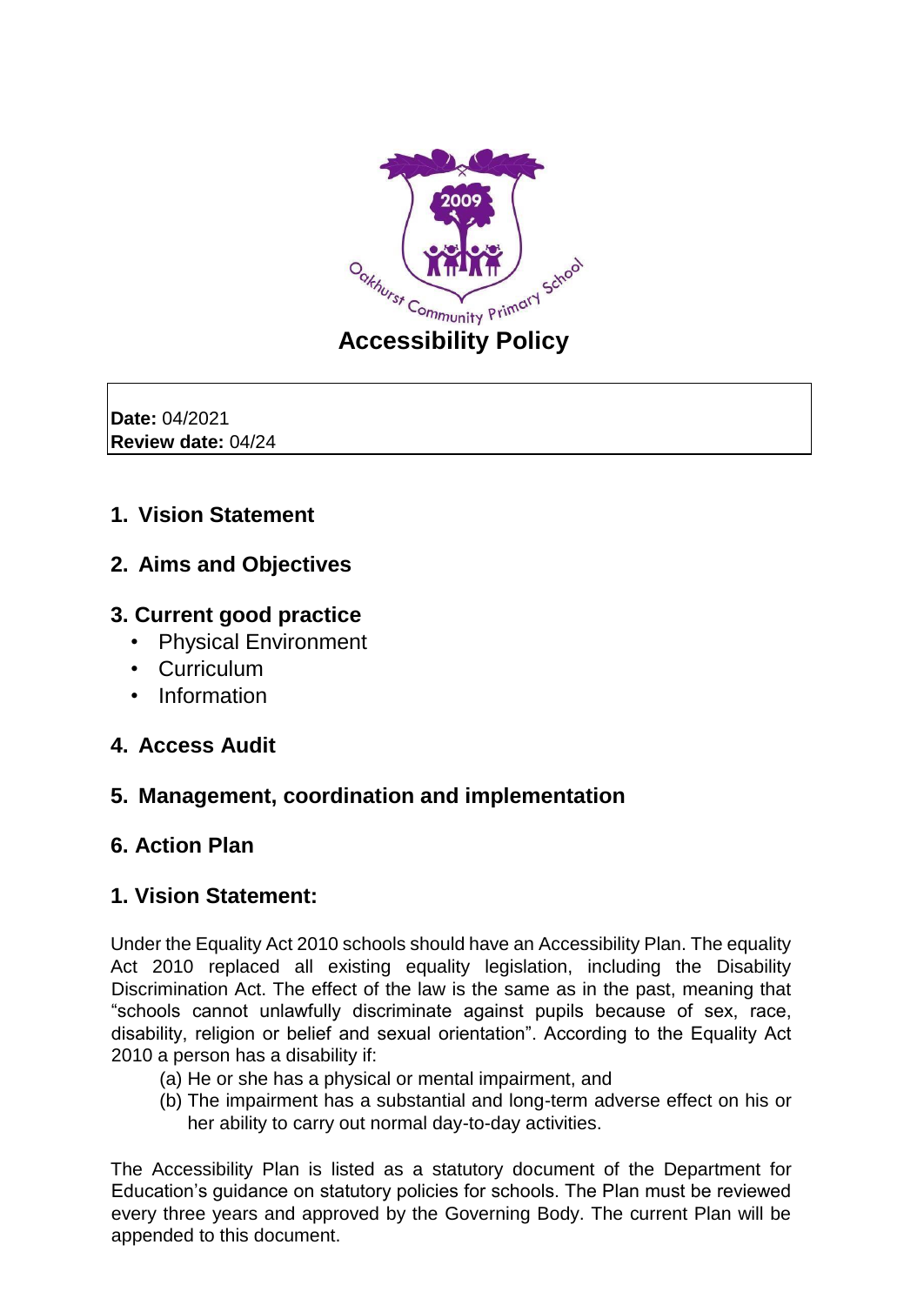At Oakhurst Community Primary School we are committed to working together to provide an inspirational and exciting learning environment where all children can develop an enthusiasm for life-long learning. We believe that children should feel happy, safe and valued so that they gain a respectful, caring attitude towards each other and the environment both locally and globally.

- 1) The Oakhurst Community Primary School Accessibility Plan will be used to advise other school planning documents and policies and will be reported upon annually in respect of progress and outcomes. The intention is to provide a projected plan for a three year period ahead of the next review date.
- 2) The Accessibility Plan is structured to complement and support the school's Equality Objectives, (see Equality Policy) and will similarly be published on the school website. We understand that the Local Authority will monitor the school's activity under the Equality Act 2010 (and in particular Schedule 10 regarding Accessibility) and will advise upon the compliance with that duty.
- 3) Oakhurst Community Primary School is committed to providing an environment that enables full curriculum access that values and includes all pupils, staff, parents and visitors regardless of their education, physical, sensory, social, spiritual, emotional and cultural needs. We are committed to taking positive action in the spirit of the Equality Act 2010 with regard to disability and to developing a culture of inclusion, support and awareness within the school.
- 4) The Oakhurst Community Primary School Accessibility Plan shows how access is to be improved for disabled pupils, staff and visitors to the school within a given timeframe and anticipating the need to make reasonable adjustments to accommodate their needs where practicable. The Accessibility Plan contains relevant and timely actions to:
	- Increase access to the curriculum for pupils with a disability, expanding the curriculum as necessary to ensure that pupils with a disability are as, equally, prepared for life as are the able-bodied pupils; (If a school fails to do this they are in breach of their duties under the Equalities Act 2010); this covers teaching and learning and the wider curriculum of the school such as participation in after-school clubs, leisure and cultural activities or schools visits – it also covers the provision of specialist or auxiliary aids and equipment, which may assist these pupils in accessing the curriculum within a reasonable timeframe;
	- Improve and maintain access to the physical environment of the school, adding specialist facilities as necessary – this covers improvements to the physical environment of the school and physical aids to access education within a reasonable timeframe;
	- Improve the delivery of written information to pupils, staff, parents and visitors with disabilities; examples might include hand-outs, timetables, textbooks and information about the school and school events; the information should be made available in various preferred formats within a reasonable timeframe.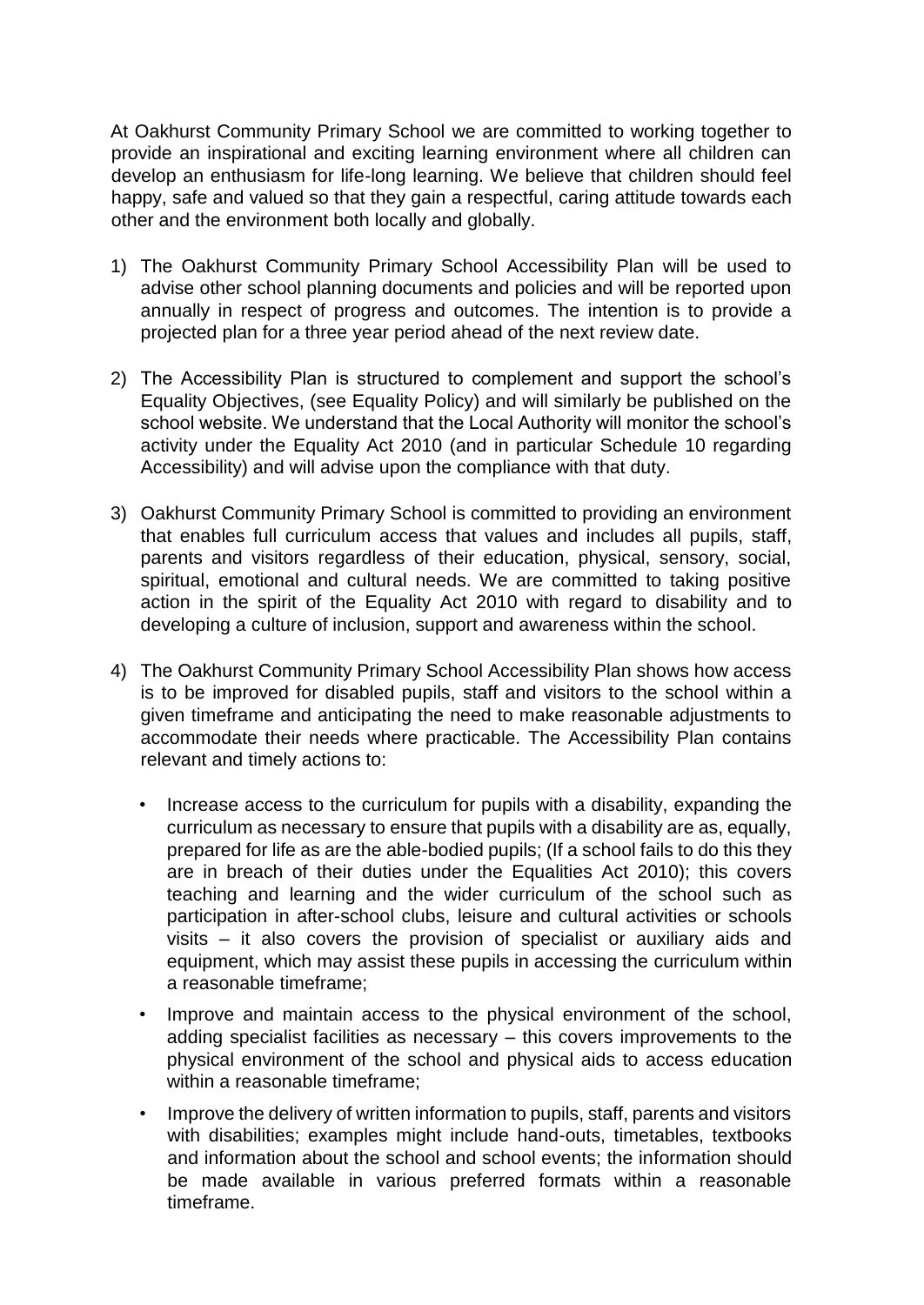- 5) The Oakhurst Community Primary School Accessibility Plan relates to the key aspects of physical environment, curriculum and written information.
- 6) Whole school training will recognize the need to continue raising awareness for staff and governors on equality issues with reference to the Equality Act 2010.
- 7) This Accessibility Plan should be read in conjunction with the following school policies, strategies and documents:
	- Asset Management Plan
	- Behaviour Management Policy
	- Curriculum Policy Critical Incident Support Plan
	- Equal Opportunities Policy
	- Health & Safety Policy
	- Equality Plan
	- School Improvement Plan
	- Special Educational Needs and Disabilities Policy
- 8) Equality Impact Assessments will be undertaken as and when school policies are reviewed. The terms of reference for all governors' committees will include the need to consider Equality and Diversity issues as required by the Equality Act 2010.
- 9) The Accessibility Plan will be published on the school website.
- 10) The school will work in partnership with the Local Authority in developing and implementing this Accessibility Plan.
- 11) The Accessibility Plan may be monitored by Ofsted during inspection processes in relation to Schedule 10 of the Equality Act 2010.

# 2**. Aims and Objectives**

#### **Our Aims are:**

- Increase access to the curriculum for pupils with a disability,
- Improve and maintain access to the physical environment
- Improve the delivery of written information to pupils,

Our objectives are detailed in the Action Plan below

## **3. Current good practice**

We aim to ask about any disability or health condition in early communications with new parents and carers.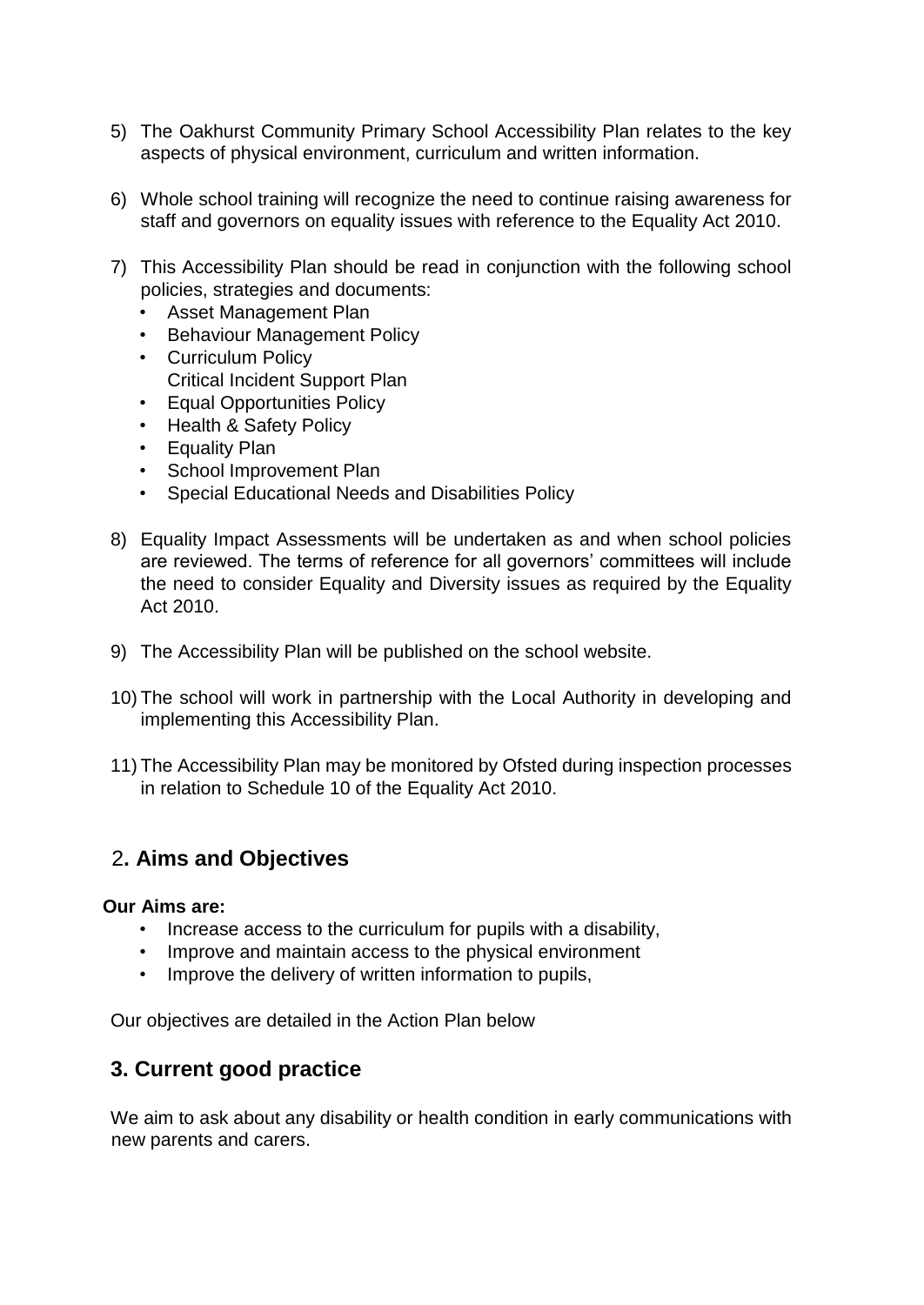#### **Physical Environment**

Disabled pupils participate in extra-curricular activities. Some aspects of extra curricular activities present particular challenges, for example: lunch and break times for pupils with social/interaction impairments, after-school clubs for pupils with physical impairments, school trips for pupils with medical needs.

Special consideration is made before placing children or staff with disability upstairs and emergency evacuation procedures involve a chair for temporary disability occurring while upstairs.

#### **Curriculum**

There are areas of the curriculum to which disabled pupils have limited or no access. Some areas of the curriculum present particular challenges, for example: PE for pupils with a physical impairment, science and technology for pupils with a visual impairment, humanities for pupils with learning difficulties. Other issues affect the participation of disabled pupils, for example: bullying, peer relationships, policies on the administration of medicines, the provision of personal care, the presence or lack of role models or images of disabled people, in effect, all the school's policies and procedures, written and unwritten.

#### **Information**

Different forms of communication are made available to enable all disabled pupils to express their views and to hear the views of others. Access to information is planned, with a range of different formats available for disabled pupils, parents and staff.

## **4. Access Audit**

The school is a modern two storey building with wide corridors and several access points from outside. KS1 and EYFS areas are all on the ground floor which have wide door access to all rooms. The hall is on the ground floor and is accessible to all. There is a lift to the second storey of the building.

On-site car parking for staff and visitors includes dedicated disabled parking bays. All entrances to the school are either flat or ramped and all have wide doors fitted. The main entrance features a secure lobby which is fully accessible to wheelchair users. There are disabled toilet facilities available near the offices and off of the hall, as well as upstairs. All these are fitted with a handrail and a pull emergency cord. Two of these toilets currently have an accessible changing bed.

The school has internal emergency signage and escape routes are clearly marked, this includes refuge areas for wheelchair users.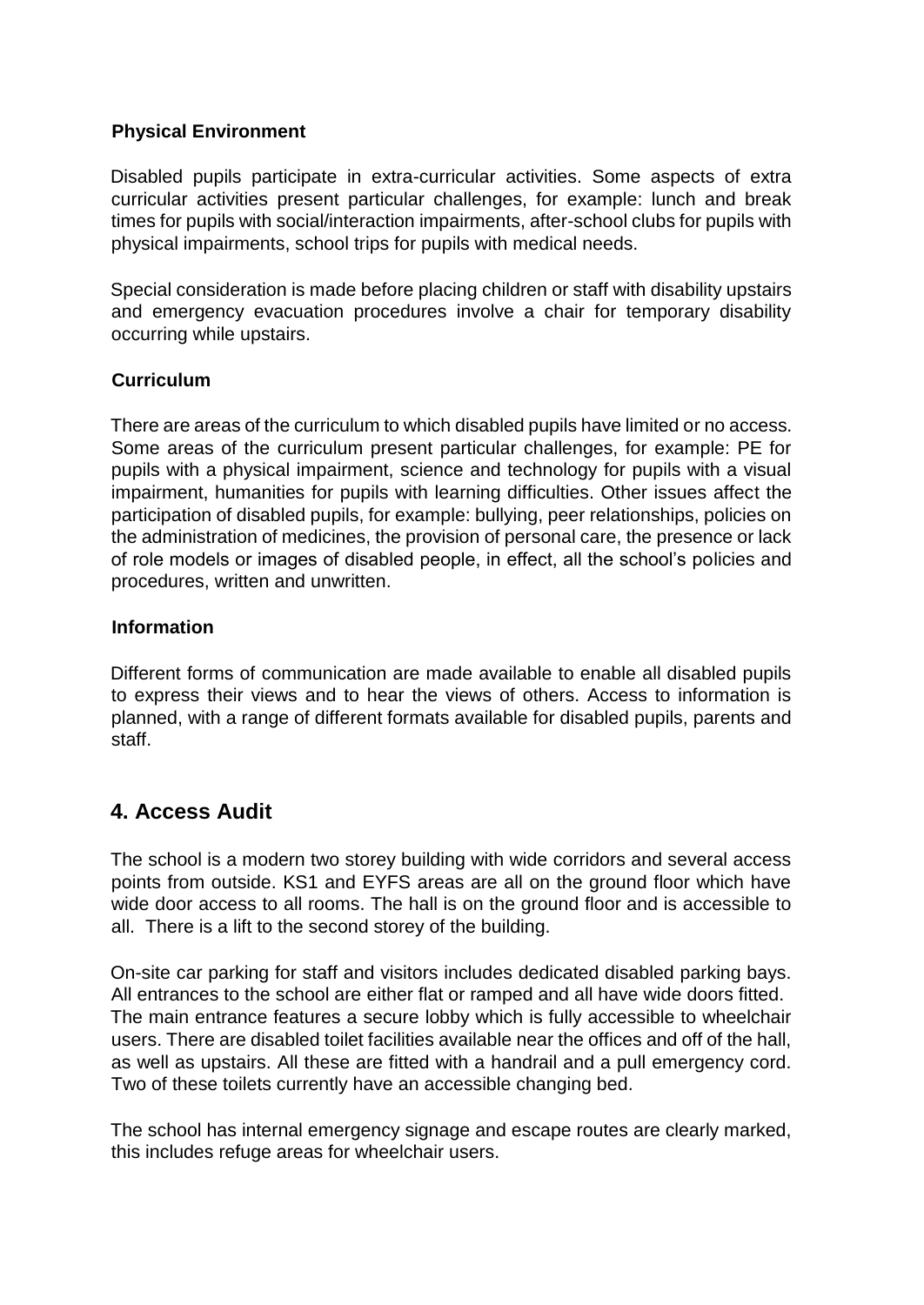# **5. Management, coordination and implementation**

- We will consult with experts when new situations regarding pupils with disabilities are experienced.
- The Governors and Senior Leadership Team will work closely with the Local Authority.
- The Governing Board will receive an annual report detailing progress against the action plan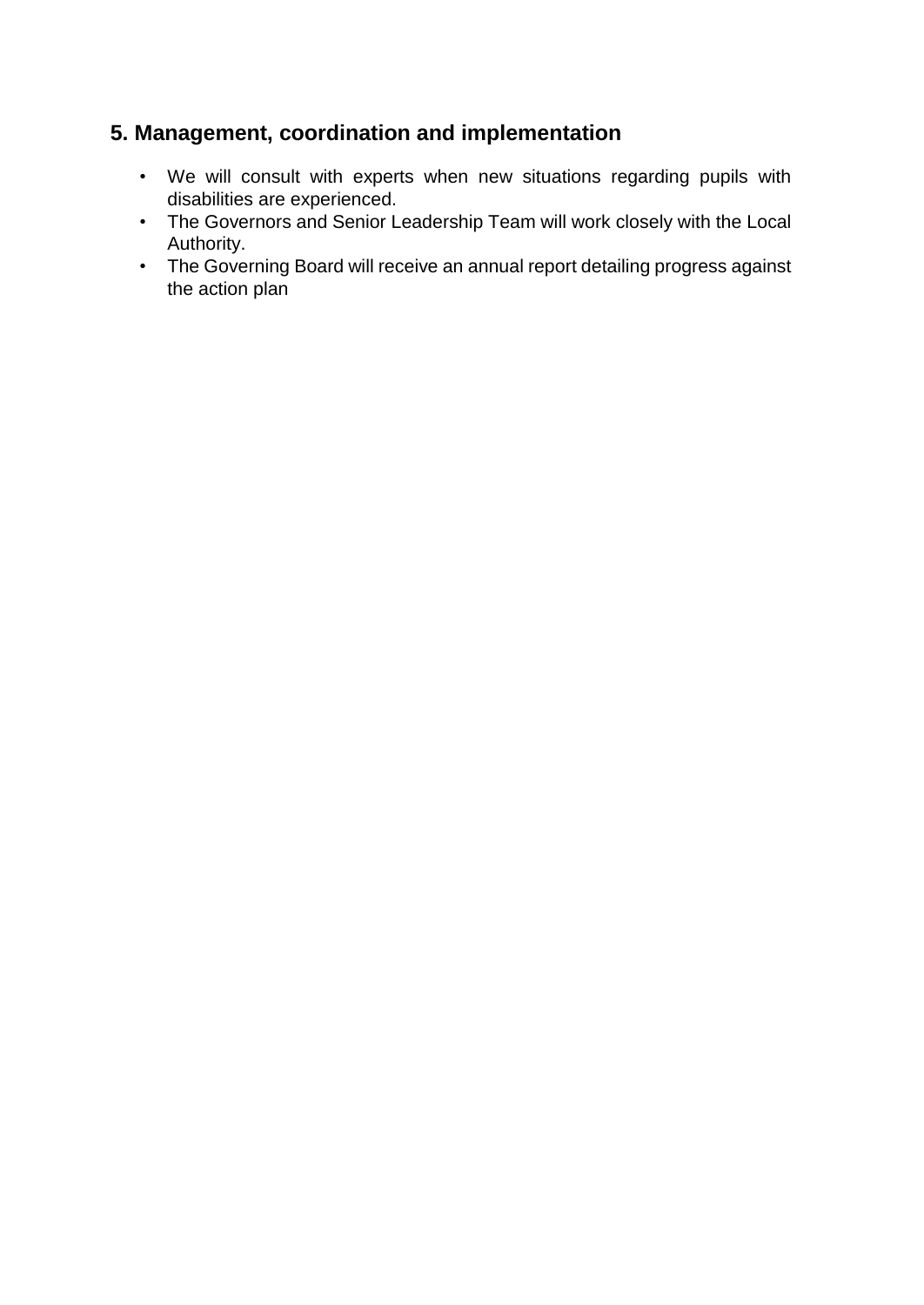### **6. Action Plan**

### **Aim 1: To increase access to the curriculum for pupils with a disability**

Our key objective is to reduce and eliminate barriers to access to the curriculum and to ensure full participation in the school community for pupils, and prospective pupils, with a disability.

| <b>Targets</b>                                                                                                                                                    | <b>Strategies</b>                                                                                                                                                                                                                                                                                                                                                                 | Timescale                | Personnel<br>Responsible                                                                                              | <b>Success Criteria</b>                                                            |
|-------------------------------------------------------------------------------------------------------------------------------------------------------------------|-----------------------------------------------------------------------------------------------------------------------------------------------------------------------------------------------------------------------------------------------------------------------------------------------------------------------------------------------------------------------------------|--------------------------|-----------------------------------------------------------------------------------------------------------------------|------------------------------------------------------------------------------------|
| To liaise with Nursery providers to<br>review potential intake for Sept<br>2021                                                                                   | To identify pupils who may need<br>additional to or different from<br>provision for Sept 2021 Intake                                                                                                                                                                                                                                                                              | July 2021 and<br>ongoing | <b>SENDCO</b><br><b>EYFS Lead</b>                                                                                     | Appropriate support in place to meet<br>the needs of new children to the<br>school |
| To establish close liaison with<br>parents                                                                                                                        | To ensure collaboration and<br>sharing between school and<br>families.                                                                                                                                                                                                                                                                                                            | Ongoing                  | HT, SENDCO<br>and all staff                                                                                           | Clear collaborative working approach                                               |
| To establish close liaison with<br>outside agencies for pupils with<br>ongoing health needs. E.g.<br>Children with severe asthma,<br>epilepsy or mobility issues. | To ensure collaboration between<br>all key personnel                                                                                                                                                                                                                                                                                                                              | Ongoing                  | <b>SENDCo</b><br><b>Pastoral Support</b><br>Worker<br>HT/DHT<br><b>TAs</b><br><b>School Nurse</b><br>Outside agencies | Clear collaborative working approach                                               |
| To ensure full access to the<br>curriculum for all children                                                                                                       | CPD for staff and liaison with<br>specialist advisory teachers in<br>order to provide:<br>An effectively differentiated<br>curriculum<br>Strategies for assessing<br>progress towards personalised<br>objectives<br>Use of ICT to support recording<br>Use of dyslexia friendly<br>resources to be embedded by<br>all staff<br>Use of brain breaks/timers and<br>fidget toys etc. | Ongoing                  | <b>SENDCO</b><br>Phase leaders<br><b>Class teachers</b>                                                               | Advice taken and strategies evident in<br>classroom practice                       |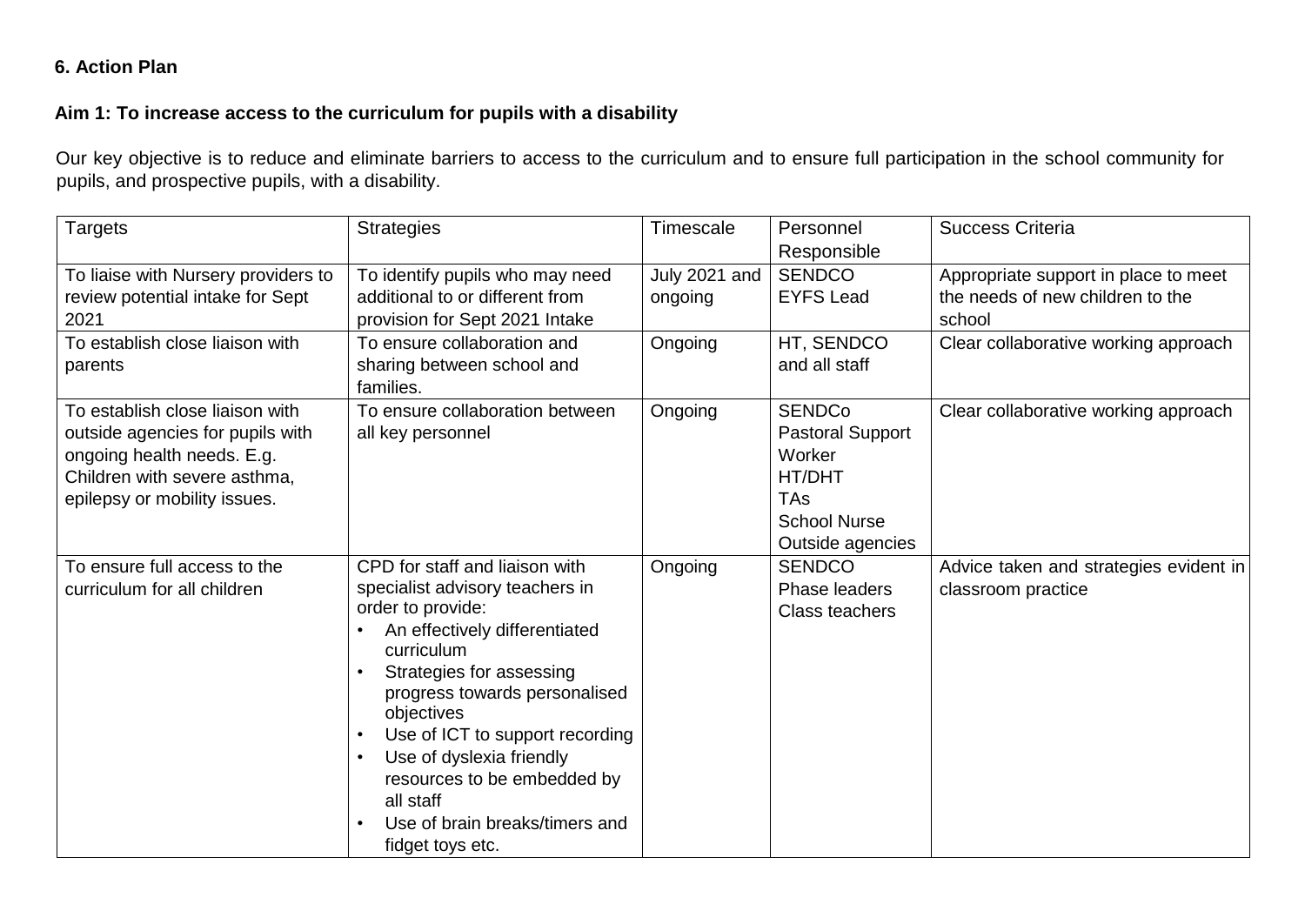| Review the use of current<br>assessment package to ensure<br>effective tracking of children with<br><b>SEND</b>                                                                                              | Consultation with staff as part of<br>ongoing evaluation and pupil<br>progress meetings                                                                 | Termly            | HT<br>Phase leaders<br><b>SENDCO</b>               | Progress made towards targets<br>Provision mapping shows clear steps<br>and progress made. New My Plan<br>format to track individual progress of<br>children with SEN. Intervention<br>provision maps to reflect the impact of<br>the intervention on individual progress<br>for all children |
|--------------------------------------------------------------------------------------------------------------------------------------------------------------------------------------------------------------|---------------------------------------------------------------------------------------------------------------------------------------------------------|-------------------|----------------------------------------------------|-----------------------------------------------------------------------------------------------------------------------------------------------------------------------------------------------------------------------------------------------------------------------------------------------|
| Ensure appropriate training for staff<br>in relation to the identification and<br>support of children with ADHD,<br>Attachment and<br>ASC. Train staff to use a trauma<br>informed approach.                 | SENDCO to access<br>external/internal training and<br>cascade to staff in school                                                                        | January 2022      | <b>SENDCO</b>                                      | Children with ADHD, Attachment and<br>ASC successfully included in all<br>aspects of school life<br>Staff will learn and adopt a trauma<br>informed approach.                                                                                                                                 |
| All extra-curricular activities are<br>planned to ensure they are<br>accessible to all children.                                                                                                             | Review all out of school provision<br>to ensure accessibility for all                                                                                   | Oct 2021          | <b>HT</b><br>Phase leaders<br><b>Visit leaders</b> | All extra-curricular activities are<br>planned to ensure they are accessible<br>to all children. Increase in access to all<br>school activities for all pupils                                                                                                                                |
| Classrooms are optimally<br>organised to promote the<br>participation and independence of<br>all pupils                                                                                                      | Review layout of furniture and<br>equipment to support the learning<br>process in individual classes. Use<br>of visual timetables across the<br>school. | Ongoing           | <b>SENDCO</b><br>Phase leaders                     | All pupils have access to the National<br>Curriculum                                                                                                                                                                                                                                          |
| Ensure all children on SEN list are<br>identified on the whole school<br>provision map and children<br>receiving targeted support have a<br>My Progress plan.                                                | Provision maps for all children<br>reviewed termly and My Progress<br>Plans reviewed four times a year                                                  | Ongoing           | <b>SENDCO</b><br><b>Teachers</b>                   | Provision maps and My Progress<br>Plans in place to support the needs of<br>individual children                                                                                                                                                                                               |
| Review TA development as<br>required to enable pupils to be<br>appropriately supported<br>Train all staff on delivering effective<br>interventions to support pupils with<br>a specific learning difficulty. | Effective training implemented to<br>support identified needs                                                                                           | September<br>2021 | <b>SENDCO</b>                                      | Children have effective access to<br>outstanding interventions that are<br>capitalised on within the classroom                                                                                                                                                                                |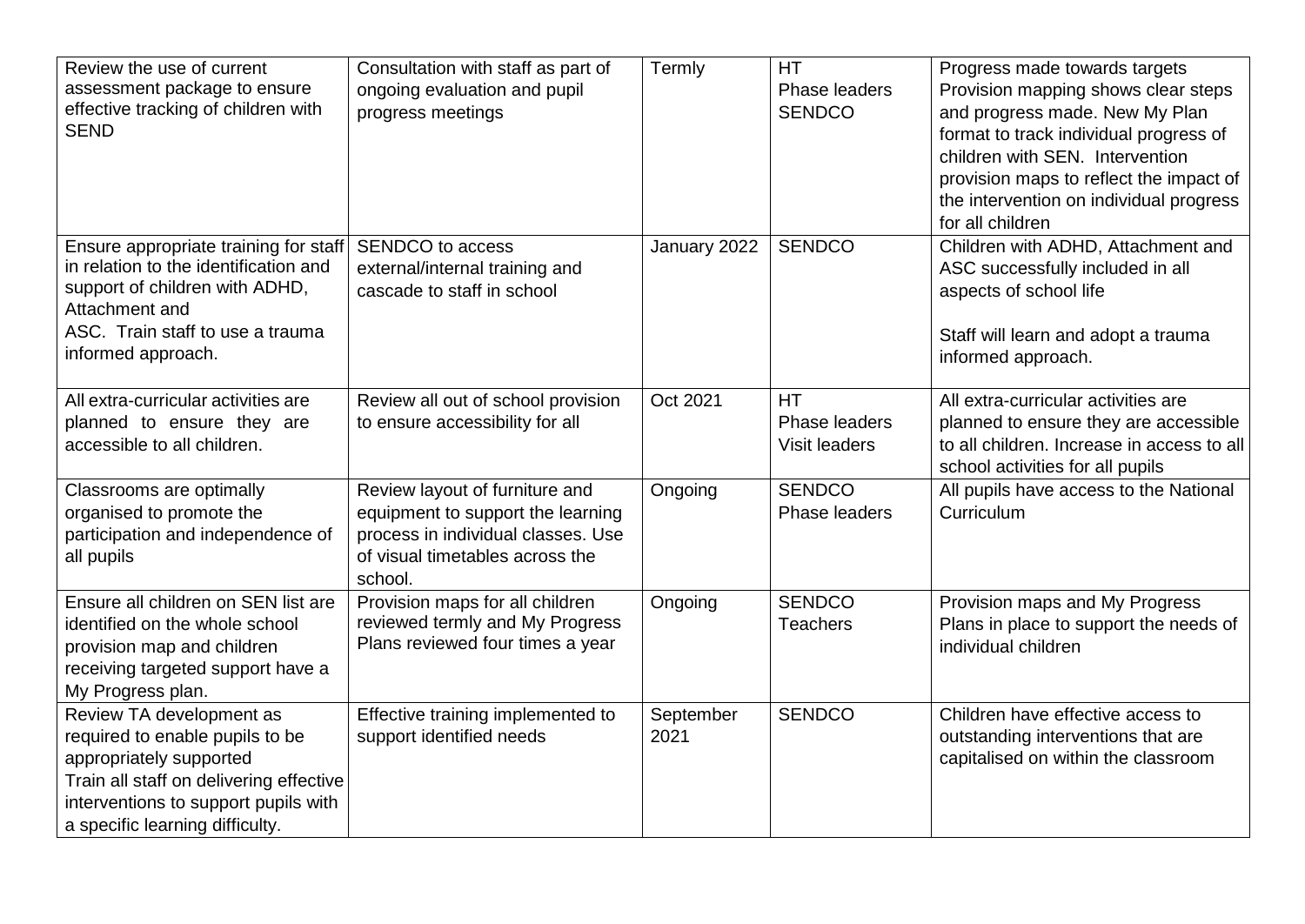| Ensure all staff are aware of<br>disabled pupils curriculum access                                                                                                             | Set up pupil profiles where needed<br>and these will be shared with all<br>staff.                                                                                                                                                                | As and when<br>necessary                                                                      | Curriculum<br>Leaders                                     | All staff aware of individual pupil's<br>access needs                                                    |
|--------------------------------------------------------------------------------------------------------------------------------------------------------------------------------|--------------------------------------------------------------------------------------------------------------------------------------------------------------------------------------------------------------------------------------------------|-----------------------------------------------------------------------------------------------|-----------------------------------------------------------|----------------------------------------------------------------------------------------------------------|
|                                                                                                                                                                                | Curriculum leaders to ensure<br>access for all and when monitoring<br>will look to assess the outcomes of<br>disabled pupils compared to non-<br>disabled.                                                                                       |                                                                                               | <b>SENDCo</b>                                             | Key staff are aware of individual care<br>plans for pupils with specific allergies<br>and medical needs. |
|                                                                                                                                                                                | Class Teachers will seek support<br>from Curriculum leaders where<br>they feel access is limited                                                                                                                                                 |                                                                                               |                                                           |                                                                                                          |
| Ensure access to computer<br>technology such as clicker 7 for<br>pupils with disabilities                                                                                      | Clicker 7 to be used for children<br>with dyspraxia or other disabilities<br>that limit their ability to handwrite                                                                                                                               | As required                                                                                   | <b>SENDCO</b><br><b>IT leader</b><br><b>Class Teacher</b> | Access to computer technology will be<br>improved for all disabled pupils                                |
| On-going programme of staff<br>training in disability awareness to<br>reflect diverse needs of students<br>within the school and anticipatory<br>duties e.g. signalong/working | Staff will seek support and<br>observations from the SENDCo<br>when required and implement<br>advice and strategies given                                                                                                                        | All staff                                                                                     | <b>Class Teacher</b>                                      | All staff will be anticipatory to pupils<br>ever changing needs and promote<br>access for all            |
| memory/dyslexia friendly                                                                                                                                                       | Ensuring access to brain breaks<br>and working memory aids as part<br>of first quality teaching                                                                                                                                                  |                                                                                               |                                                           |                                                                                                          |
| Ensure all policies consider the<br>implications of Disability access                                                                                                          | Consider all policies in view of<br>priorities                                                                                                                                                                                                   | ongoing                                                                                       | Policy writer                                             | Access to all aspects of school life for<br>all pupils                                                   |
| Eliminate all discrimination and<br>harassment of disabled pupils                                                                                                              | Strict reporting and recording<br>procedures to ensure that<br>pupils/stakeholders with disability<br>are not being bullied or harassed.<br>Record using CPOMS.<br>New staff to be aware of this<br>through induction (safeguarding<br>training) | Monitoring of<br><b>CPOMS</b><br>through<br>supervision<br>Annual<br>Safeguarding<br>training | Head<br>Teacher/SENDCo                                    | Incidents of discrimination and<br>harassment are zero                                                   |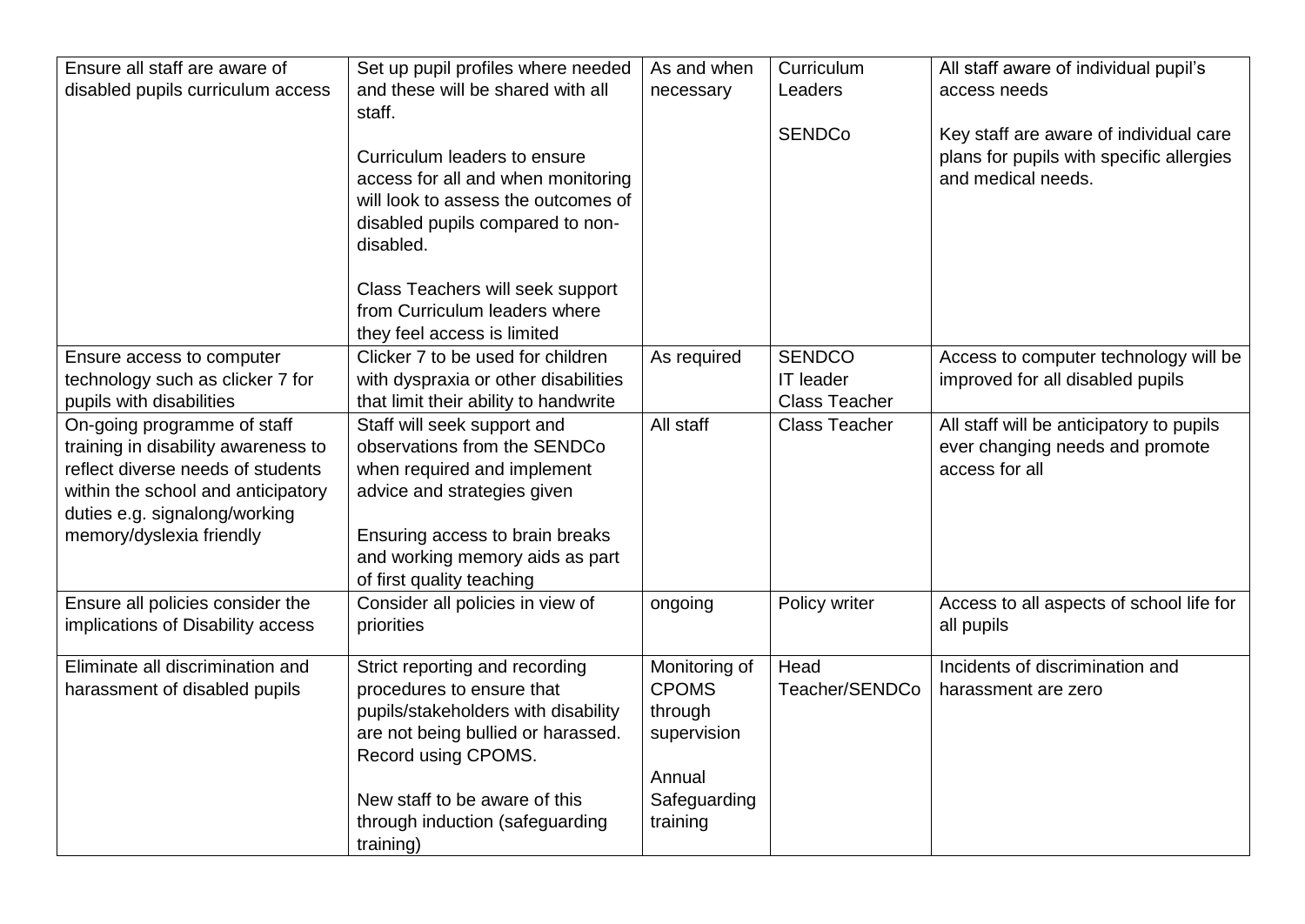| PE Curriculum is accessible to all                                                                                                                                                              | Gather information on accessible<br>PE and disabled sports<br>To use SPARKs and SPARKey's to<br>support the gross motor skills of<br>SEND/all pupils<br>Promote disabilities through<br>Paralympian's and days out | Ongoing           | PE Co-<br>ordinator/SENDCo             | All to have access to PE and able to<br>excel.<br>Training of SPARKs by OT                                                                                                           |
|-------------------------------------------------------------------------------------------------------------------------------------------------------------------------------------------------|--------------------------------------------------------------------------------------------------------------------------------------------------------------------------------------------------------------------|-------------------|----------------------------------------|--------------------------------------------------------------------------------------------------------------------------------------------------------------------------------------|
| To ensure all children with SEN are<br>assessed at the correct age-related<br>expectation and all staff are<br>ensuring targeted intervention is in<br>place to ensure progress is<br>maximised | Staff training and moderation<br>sessions to ensure consistency<br>throughout the school<br>SENDCo to track the progress and<br>ensure SEN pupils are receiving<br>the provision required to make<br>good progress | Ongoing           | <b>SENDCo/Class</b><br><b>Teachers</b> | All children on the SEN register will<br>make progress<br>Progress will be documented and<br>tracked in the My Progress Plan<br>journal                                              |
| To ensure all interventions are<br>tailored to support access within<br>the classroom and key skills are<br>transferred and applied                                                             | Teachers to receive training on all<br>the interventions to support the<br>different types of learners, this will<br>upskill them to identify the correct<br>intervention for the correct need                     | September<br>2021 | Training<br>agencies/SENDCo            | Provision maps will identify children in<br>receipt of the correct intervention.<br>Teachers will be able to capitalise on<br>the learning from the intervention in<br>the classroom |
| To identify and support children<br>with learning barriers as early as<br>possible.                                                                                                             | Increase the traded services such<br>as; the Educational Psychologist,<br>SALT and TAHMs and pull on key<br>interventions as soon as possible.                                                                     | September<br>2021 | <b>SENDCo</b>                          | With clear knowledge of barriers, class<br>teachers will be able to adapt<br>provision to meet individual needs                                                                      |
| Monitor how well pupils with<br>disabilities are achieving<br>academically and socially                                                                                                         | Use of termly progress meetings.<br>Provision maps and my progress<br>plan journals                                                                                                                                | Ongoing           | <b>SENDCo</b>                          | Systems in place monitoring academic<br>and social progression and<br>differentiation.<br>Parents and carers are involved in the<br>process                                          |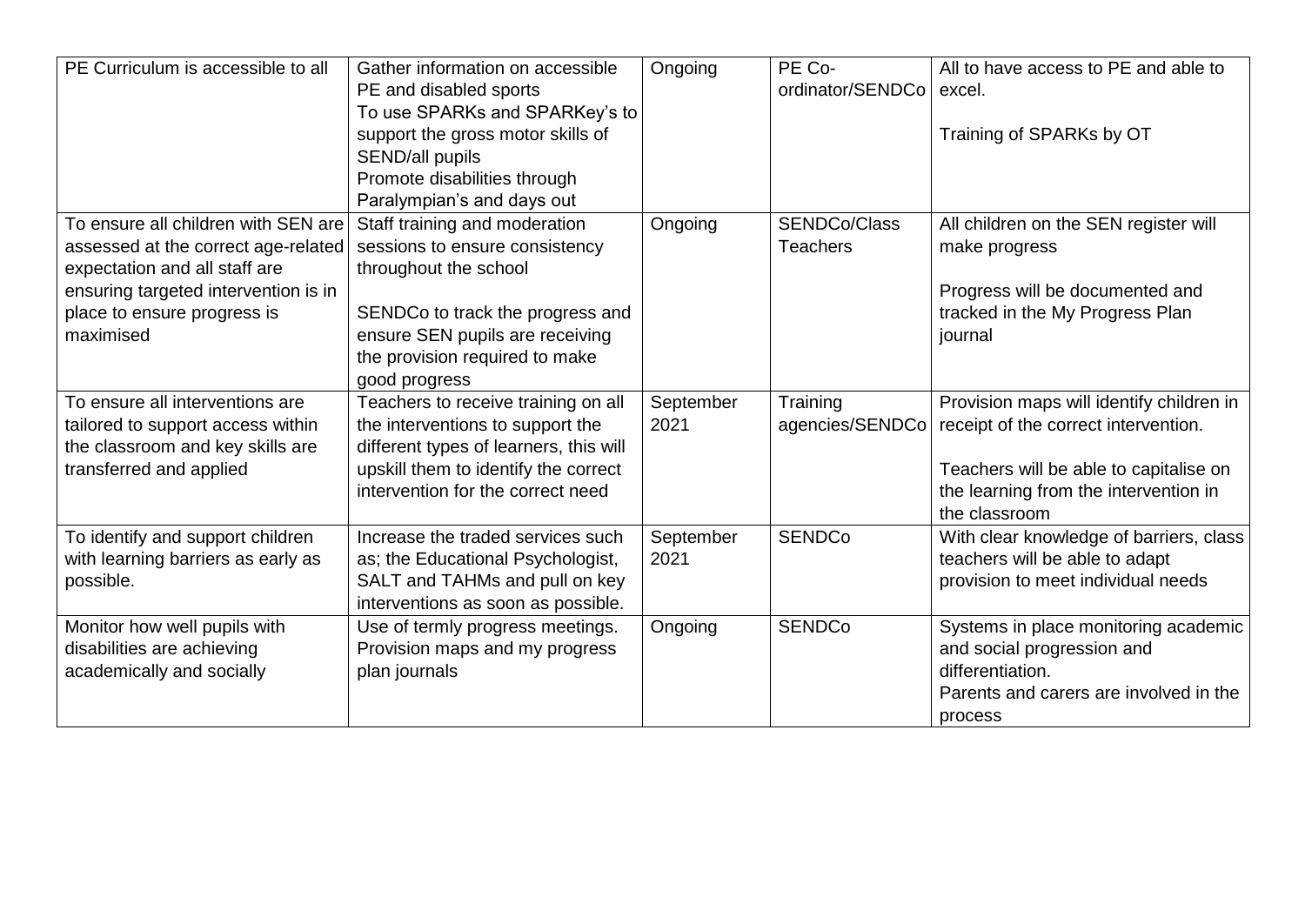#### **Aim 2: To improve the physical environment of the school to increase the extent to which disabled pupils can take advantage of education.**

Our key objective is to reduce and eliminate barriers to access to the physical environment to ensure full participation in the school community for pupils, and prospective pupils, with a disability.

| <b>Targets</b>                                                                                               | <b>Strategies</b>                                                                                                                                                                                                                                                                                                                                        | Timescale    | Personnel<br>Responsible | <b>Success Criteria</b>                                                                                                                                                                                                         |
|--------------------------------------------------------------------------------------------------------------|----------------------------------------------------------------------------------------------------------------------------------------------------------------------------------------------------------------------------------------------------------------------------------------------------------------------------------------------------------|--------------|--------------------------|---------------------------------------------------------------------------------------------------------------------------------------------------------------------------------------------------------------------------------|
| To improve the physical<br>environment of the school in-line<br>with the differing needs of its<br>community | The school will take account of the<br>needs of pupils, staff and visitors<br>with physical difficulties and<br>sensory impairments when<br>planning and undertaking future<br>improvements and refurbishments<br>of the site and premises, such as<br>improved access, lighting, and<br>colour schemes, and more<br>accessible facilities and fittings. | Ongoing      | <b>SBM</b>               | Enabling needs to be met where<br>possible                                                                                                                                                                                      |
| All staff to make classrooms<br>accessible                                                                   | Ensure all classrooms are<br>organised in accordance with pupil<br>need                                                                                                                                                                                                                                                                                  | As necessary | Class teacher            | Reasonable adjustments are reviewed<br>and maintained and consistently<br>updated to improve access and safety.                                                                                                                 |
| Ensure all fire escape routes are<br>suitable for all and free from<br>obstruction at all times              | Review means of escape for<br>disabled pupils/visitors during<br>review of fire risk assessment and<br>fire drill practices, ensure staff are<br>aware of the need to keep fire<br>escapes clear at all times                                                                                                                                            | As necessary | Head<br>Teacher/Staff    | All fire escapes kept clear and pupils<br>have safe exit at all times. There are<br>two Evacuation chairs to support<br>children with physical disabilities, one<br>by the year 3 stairs and the other by<br>the year 5 stairs. |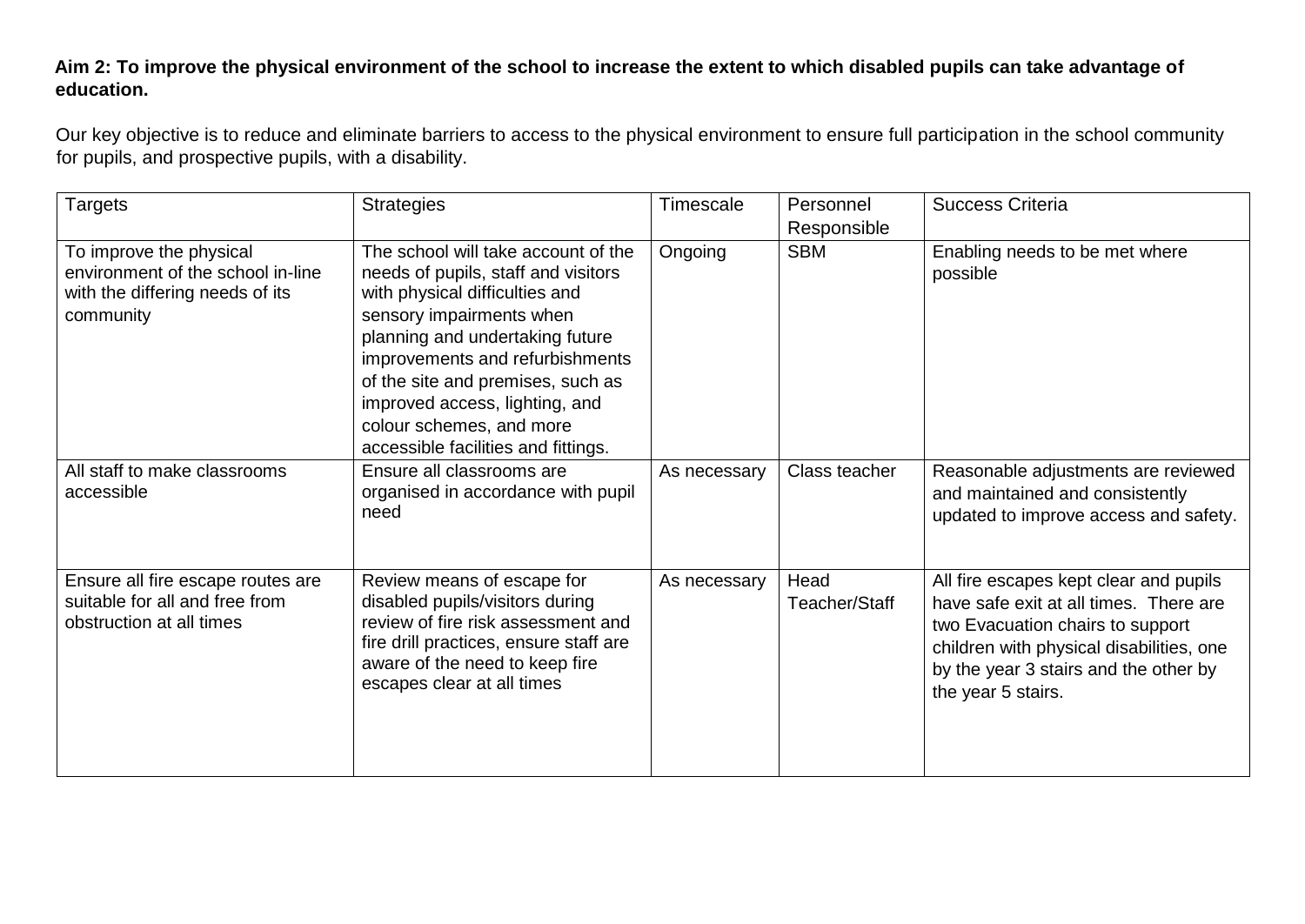| Any redecorating or alterations<br>within the school is sympathetic to<br>the visually impaired and those with<br>ADHD and ASD | Advice taken when considering<br>colour schemes and lighting before<br>further decorating takes place.                                                                                                         | As necessary | <b>Head Teacher</b>                  | Classrooms and corridors will refrain<br>from causing excess stimulation and<br>stress on the eye where possible.                                                                                                                                                                                                                                                       |
|--------------------------------------------------------------------------------------------------------------------------------|----------------------------------------------------------------------------------------------------------------------------------------------------------------------------------------------------------------|--------------|--------------------------------------|-------------------------------------------------------------------------------------------------------------------------------------------------------------------------------------------------------------------------------------------------------------------------------------------------------------------------------------------------------------------------|
| Ensure everyone has access to all<br>areas of the school                                                                       | Maintain learning environments and<br>corridors to ensure they remain<br>clutter free and accessible to<br>wheelchairs, those using crutches<br>and individuals with sensory<br>impairment                     | Ongoing      | <b>HT</b><br><b>SBM</b><br>Caretaker | All rooms in the school are accessible<br>to everyone                                                                                                                                                                                                                                                                                                                   |
| Ensure all disabled people can be<br>safely evacuated.                                                                         | Ensure there is an personal<br>emergency evacuation plan for all<br>disabled people (PEEP)<br>Ensure all staff are<br>aware of their responsibilities in<br>evacuation<br>Ensure all fire exits are kept clear | Ongoing      | <b>SENDCO</b>                        | All disabled pupils and staff working<br>with them are safe in the event of a fire.<br>There are PEEPs (Personal<br>Evacuation Plans) for pupils with<br>special educational needs (if required)<br>and pupils with disabilities and who<br>would need help in the event of an<br>evacuation. Disabled people in wheel<br>chairs can quickly and easily be<br>evacuated |
| Provide support equipment for<br>pupil with a hearing impairment                                                               | Take advice from the Hearing<br><b>Support Team</b>                                                                                                                                                            | As required  | <b>SENDCO</b>                        | All children with hearing impairment<br>have access to the curriculum and<br>regular visits from the hearing advisory<br>team.                                                                                                                                                                                                                                          |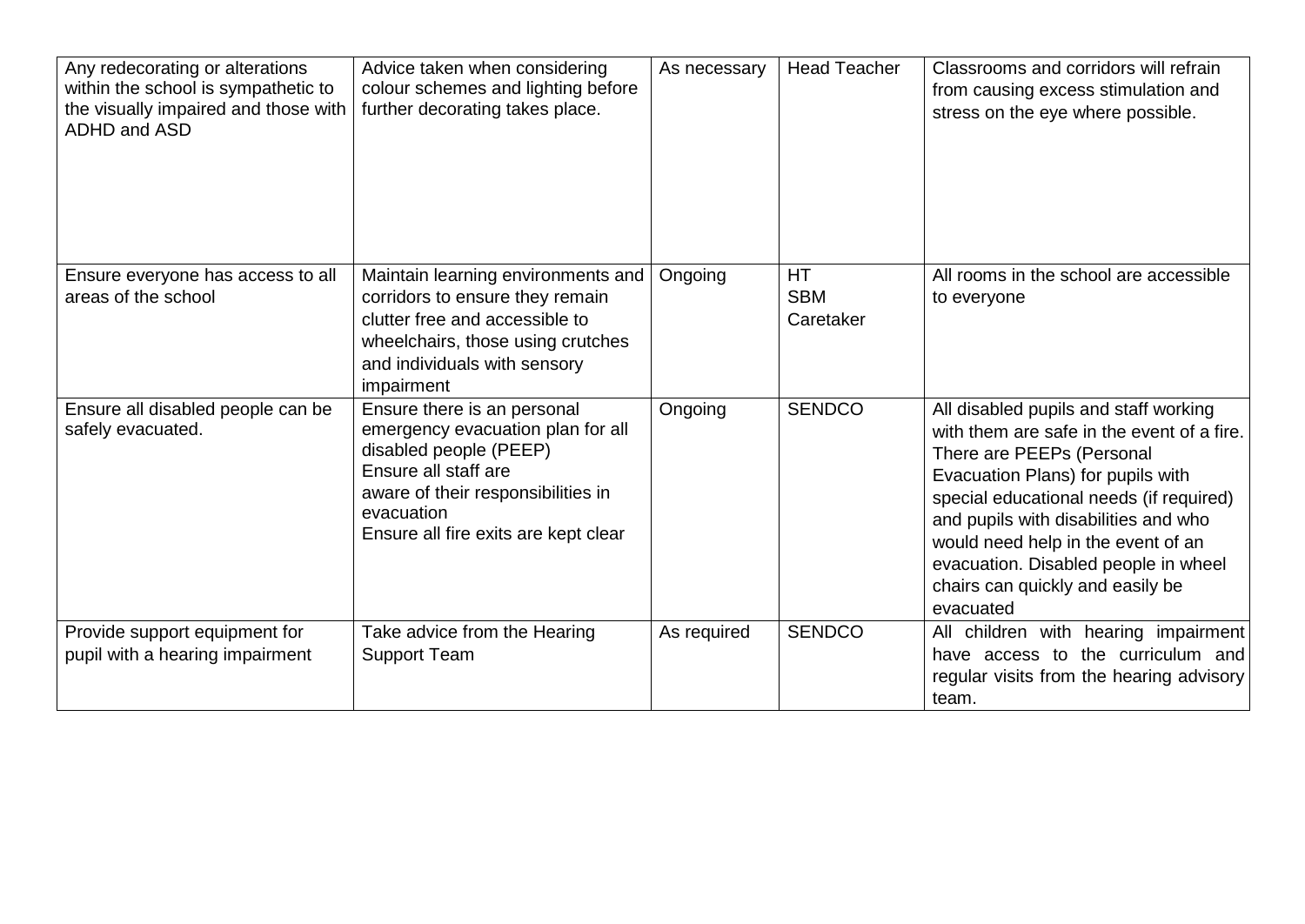| Ensuring disabled parents have<br>every opportunity to be involved | Utilise disabled parking spaces for<br>disabled to drop off & collect<br>children<br>Arrange interpreters from the RNID<br>to communicate with deaf parents<br>Offer a telephone call to explain<br>letters home for some parents who<br>need this<br>Maintain a proactive approach to<br>identifying the access requirements<br>of disabled parents | As required | HT<br><b>SENDCO</b> | Disabled parents are not discriminated<br>against and are encouraged to take<br>interest and be involved in their child's<br>education |
|--------------------------------------------------------------------|------------------------------------------------------------------------------------------------------------------------------------------------------------------------------------------------------------------------------------------------------------------------------------------------------------------------------------------------------|-------------|---------------------|----------------------------------------------------------------------------------------------------------------------------------------|
|--------------------------------------------------------------------|------------------------------------------------------------------------------------------------------------------------------------------------------------------------------------------------------------------------------------------------------------------------------------------------------------------------------------------------------|-------------|---------------------|----------------------------------------------------------------------------------------------------------------------------------------|